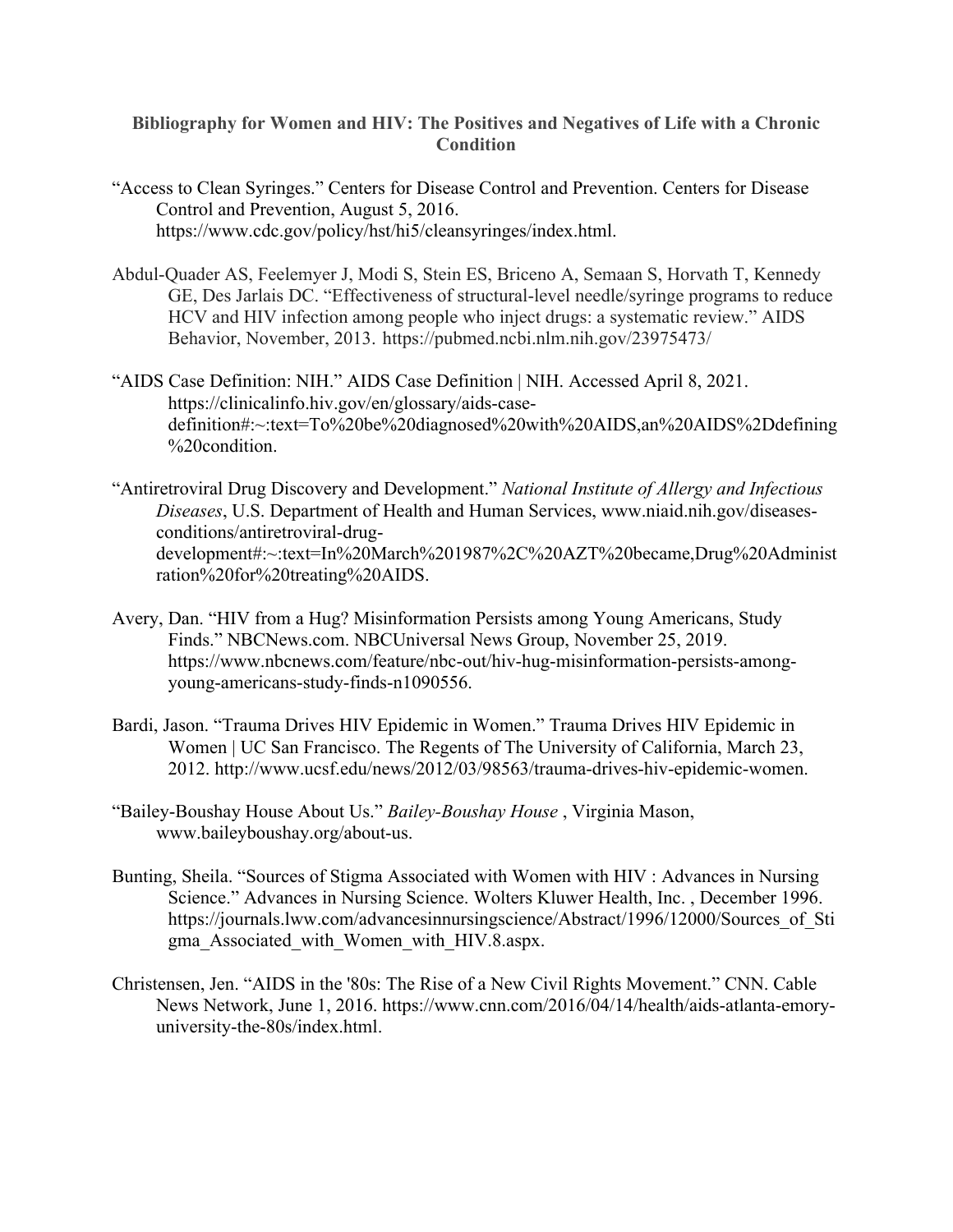- Cosgrove, Ben. "World AIDS Day: The Photo That Changed the Face of HIV/AIDS." LIFE. LIFE, January 15, 2020. https://www.life.com/history/behind-the-picture-the-photo-thatchanged-the-face-of-aids/.
- Durvasula, Ramani. "A History of HIV/AIDS in Women: Shifting Narrative and a Structural Call to Arms." American Psychological Association. American Psychological Association, March 2018. http://www.apa.org/pi/aids/resources/exchange/2018/03/history-women.
- Dziuban, Eric J, Elliot Raizes, and Emilia H Koumans. "A Farewell to Didanosine: Harm Reduction and Cost Savings by Eliminating Use of Didanosine." International journal of STD & AIDS. U.S. National Library of Medicine, October 2015. https://www.ncbi.nlm.nih.gov/pmc/articles/PMC4677683/.
- Frakt, Austin. "Politics Are Tricky but Science Is Clear: Needle Exchanges Work." The New York Times. The New York Times, September 5, 2016. https://www.nytimes.com/2016/09/05/upshot/politics-are-tricky-but-science-is-clearneedle-exchanges-work.html.
- "Global HIV & AIDS Statistics 2020 Fact Sheet." UNAIDS. UNAIDS, 2020. http://www.unaids.org/en/resources/fact-sheet.
- Haley, Danielle F, and Jessica E Justman. "The HIV Epidemic among Women in the United States: a Persistent Puzzle." Journal of women's health (2002). National Center for Biotechnology Information, September 2013. http://www.ncbi.nlm.nih.gov/pmc/articles/PMC3768238/.
- "HIV Among People Who Inject Drugs." Centers for Disease Control and Prevention. US Department of Health and Human Services, February 24, 2021. https://www.cdc.gov/hiv/group/hiv-idu.html.
- "HIV and Women." Centers for Disease Control and Prevention. Centers for Disease Control and Prevention, March 8, 2021. http://www.cdc.gov/hiv/group/gender/women/index.html.
- "HIV Transmission." Centers for Disease Control and Prevention. Centers for Disease Control and Prevention, October 28, 2020. https://www.cdc.gov/hiv/basics/transmission.html.
- "How Is HIV Transmitted?" HIV.gov, January 26, 2021. https://www.hiv.gov/hivbasics/overview/about-hiv-and-aids/how-is-hiv-transmitted.
- Infectious Disease Unit. "Washington State HIV Surveillance Report 2020 Edition." Olympia: Washington State Department of Health, 2020.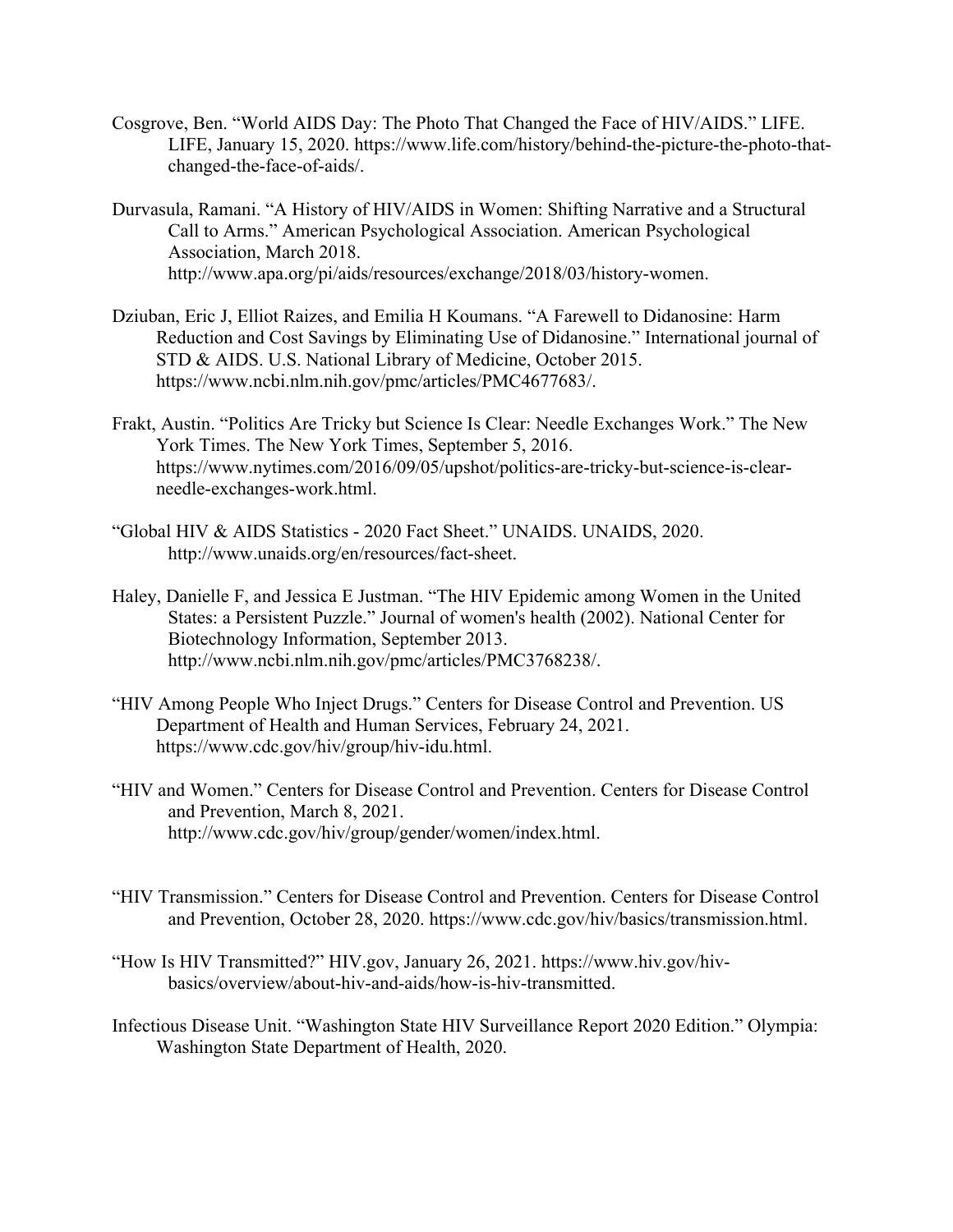- "Injection Drug Use and HIV Risk." Centers for Disease Control and Prevention. US Department of Health and Human Services , August 2019. https://www.cdc.gov/hiv/pdf/risk/cdc-hiv-idu-fact-sheet.pdf.
- Jacobs, Dawn. "Project Homeless Connect Is Coming Back to the Tacoma Dome!" Pierce County Oral Health Coalition, July 18, 2017. https://www.pcohc.org/project-homelessconnect-is-coming-back-to-the-tacoma-dome/.
- Jacobs, Robin, and Michael Kane. "HIV-Related Stigma in Midlife and Older Women." Journal in Social Work and Healthcare. Taylor & Francis Online, September 14, 2008. http://www.tandfonline.com/doi/full/10.1080/00981380903018140.
- "Lambda Legal Releases Health Care Discrimination Survey Results; More Than Half of LGBT and HIV Positive Respondents Report Discrimination." Lambda Legal, February 4, 2010. https://www.lambdalegal.org/news/ny\_20100204\_lambda-releases-health.
- Marshall, Alexandra, Krista Brewington, Kathryn Allison, Nikolas Zaller, and Tiffany Haynes. "Measuring HIV-Related Stigma among Healthcare Providers: a Systematic Review." Pubmed.gov. U.S. National Library of Medicine, November 2017. https://pubmed.ncbi.nlm.nih.gov/28599599/.
- "The Max Clinic." The Max Clinic King County. King County Department of Health. Accessed April 9, 2021. https://www.kingcounty.gov/depts/health/communicablediseases/hiv-std/patients/max-clinic.aspx.
- McCarthy, Justin. "Gallup Vault: Fear and Anxiety During the 1980s AIDS Crisis." Gallup.com. Gallup, November 23, 2020. https://news.gallup.com/vault/259643/gallup-vault-fearanxiety-during-1980s-aids-crisis.aspx.
- McClurg, Lesley. "'They Know What A Pandemic Is': HIV Survivors See Similarities To AIDS Epidemic." NPR. NPR, August 3, 2020. http://www.npr.org/2020/08/03/898581035/theyknow-what-a-pandemic-is-hiv-survivors-see-similarities-to-aids-epidemic.
- "Myths about HIV and AIDS." Avert. Avert, February 24, 2021. http://www.avert.org/hivtransmission-prevention/myths.
- "Owning HIV: Young Adults & the Fight Ahead." Merck.com. Merck Sharp & Dohme Corp., February 3, 2021. https://www.merck.com/stories/owning-hiv-young-adults-the-fightahead/.
- Park, Alice. "AIDS Drug AZT: How It Got Approved 30 Years Ago." Time. Time, March 19, 2017. https://time.com/4705809/first-aids-drug-azt/.
- "RCW 69.50.412: Prohibited Acts: E-Penalties." Washington State Legislature , n.d. https://app.leg.wa.gov/rcw/default.aspx?cite=69.50.412.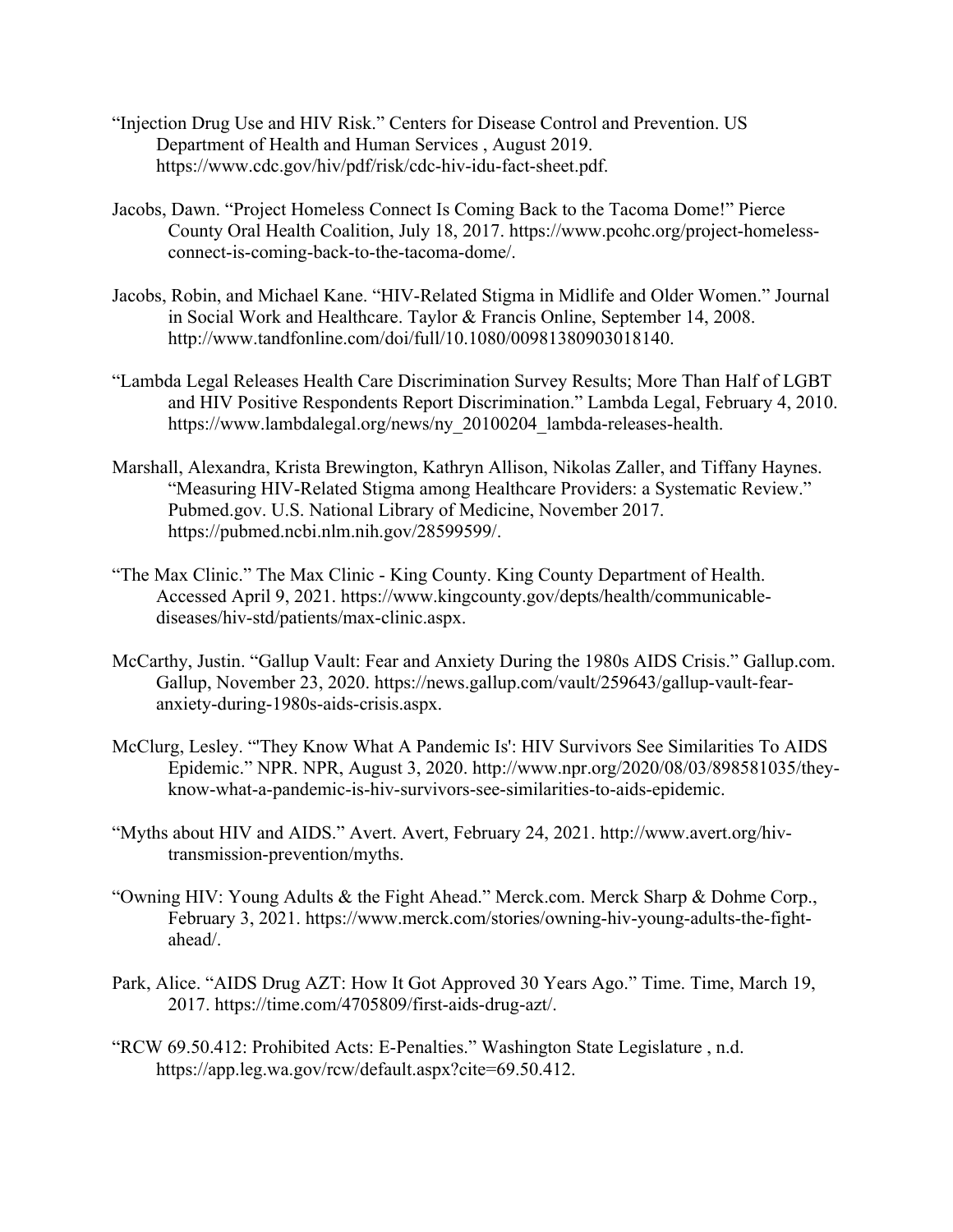- Rice, Whitney S, Carmen H Logie, Tessa M Napoles, Melonie Walcott, Abigail W Batchelder, Mirjam-Colette Kempf, Gina M Wingood, et al. "Perceptions of Intersectional Stigma among Diverse Women Living with HIV in the United States." Social science & medicine (1982). U.S. National Library of Medicine, July 2018. http://www.ncbi.nlm.nih.gov/pmc/articles/PMC6015551/.
- Sacks, Valerie. "Women and AIDS: An Analysis of Media Misrepresentations." Social Science & Medicine. Science Direct, January 1996. http://www.sciencedirect.com/science/article/abs/pii/0277953695000798.
- Schuster, Mark A, Rebecca Collins, William E Cunningham, Sally C Morton, Sally Zierler, Myra Wong, Wenli Tu, and David E Kanouse. "Perceived Discrimination in Clinical Care in a Nationally Representative Sample of HIV-Infected Adults Receiving Health Care." Journal of general internal medicine. Blackwell Science Inc, September 2005. https://www.ncbi.nlm.nih.gov/pmc/articles/PMC1490199/.
- Shacham, Enbal, Neal Rosenburg, Nur F Önen, Michael F Donovan, and E Turner Overton. "Persistent HIV-Related Stigma among an Outpatient US Clinic Population." International journal of STD & AIDS. U.S. National Library of Medicine, March 2015. https://www.ncbi.nlm.nih.gov/pmc/articles/PMC4232486/.
- Singer, Elanor, and Theresa F. Rogers. "Trends in Public Opinion About AIDS, 1983-1990." The Roper Center for Public Opinion Research. The Roper Center for Public Opinion Research, 1991. [https://ropercenter.cornell.edu/sites/default/files/2018-07/23013.pdf.](https://ropercenter.cornell.edu/sites/default/files/2018-07/23013.pdf)
- Singer, M. "Needle Exchange and AIDS Prevention: Controversies, Policies and Research." Medical Anthropology. U.S. National Library of Medicine, December 1997. https://pubmed.ncbi.nlm.nih.gov/9458665/.
- "Syringe Service Programs." Washington State Department of Health. Washington State Department of Health, n.d. https://www.doh.wa.gov/YouandYourFamily/DrugUserHealth/SyringeServicePrograms.
- "A Timeline of HIV and AIDS." HIV.gov. U.S. Department of Health & Human Services, February 2021. [http://www.hiv.gov/hiv-basics/overview/history/hiv-and-aids-timeline.](http://www.hiv.gov/hiv-basics/overview/history/hiv-and-aids-timeline)
- Tseng, Alice, Jason Seet, and Elizabeth J Phillips. "The Evolution of Three Decades of Antiretroviral Therapy: Challenges, Triumphs and the Promise of the Future." British Journal of Clinical Pharmacology. BlackWell Publishing Ltd, February 2015. https://www.ncbi.nlm.nih.gov/pmc/articles/PMC4309625/.
- "Venue Story." Tacoma Dome. Tacoma Dome. Accessed April 7, 2021. https://www.tacomadome.org/dome-info/venue-story.

Walsh, Molly. Interview with Jill Royer. Personal, April 2021.